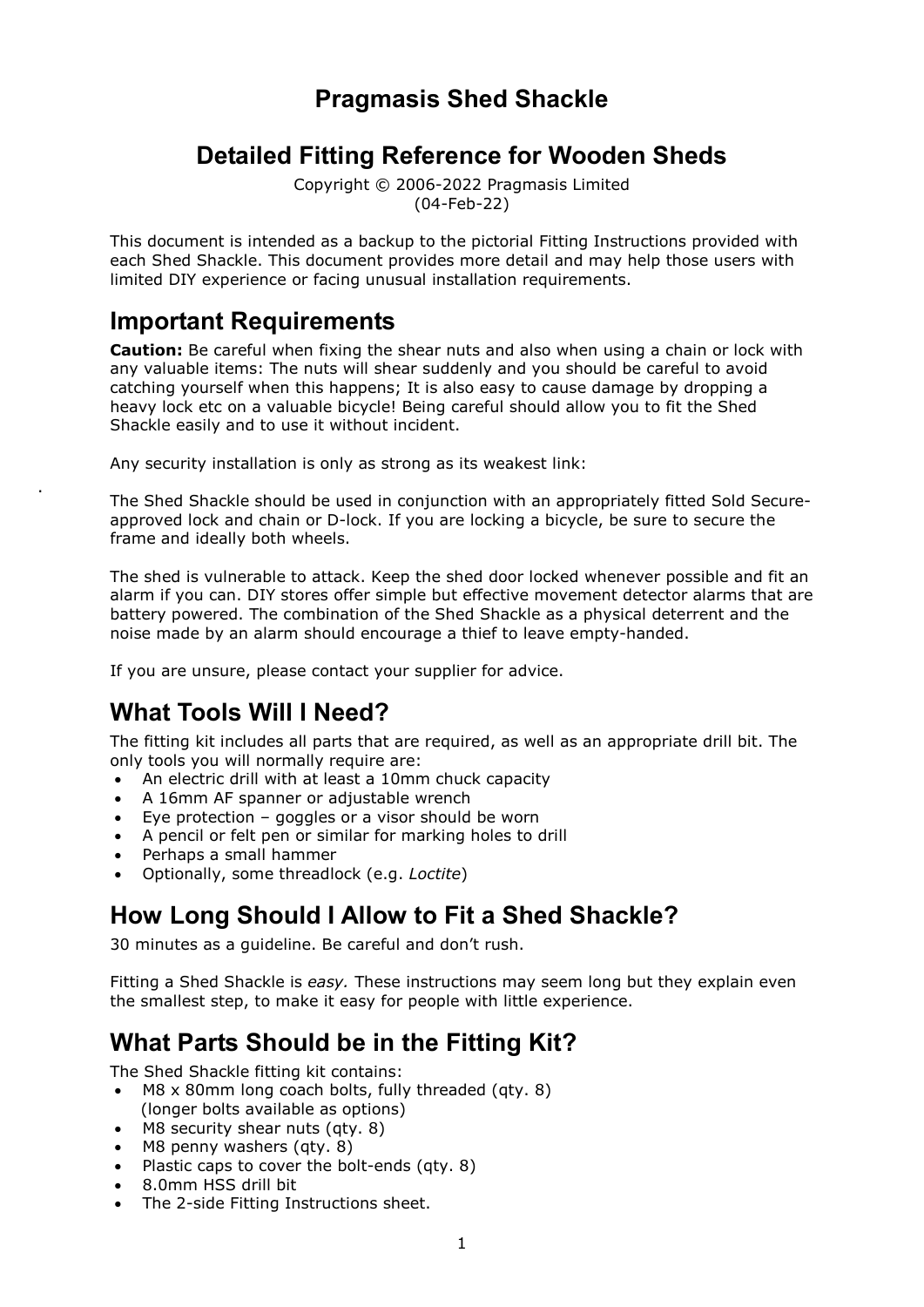## **How to Fit a Shed Shackle**

The Shed Shackle is designed to be fitted by a typical DIYer. You should be comfortable using a drill to make holes in wood, but little experience is required beyond that.

**You should read through these instructions in their entirety** *before starting to fit a Shed Shackle***.** If you are not confident of your ability, you should ask an experienced person or professional to help.

#### **The Shed Shackle is normally fitted** *internally***, i.e. inside the shed.**

In the following instructions, the term *bicycle* is used to mean any valuable item that you wish to secure with your Shed Shackle.

The following details the typical fitting sequence with the Shackle itself on a vertical member of the shed frame, an extension bar above and another below, and the side brace fitted perpendicularly to the top extension bar. You can modify this if you want to fit the parts in different orientations. Contact your supplier for advice if you are unsure.

**1. Check the contents of the Fitting Kit:** Ensure the fitting kit is complete (the items are listed above). Contact your supplier if there are any parts missing or damaged.

**2. Choosing a good location:** The Shed Shackle is generally fitted to a vertical framing member of a shed. It is supplied with two long extension bars and one short brace. The extension bars are usually fitted vertically, one above and one below the Shackle itself; the short brace is usually fitted perpendicularly to one of the extensions, to resist sideways twisting attacks. All of these should be fitted to structural members of the shed.

If you are able to put part of the assembly next to a window, or between two windows, with the brace going underneath a window, you will make an attack more noisy and therefore much less attractive to a thief. If it's not possible to mount it near a window, you can usually mount it lower down, with the side brace going just above the floor and the Shackle & extension bars all above it.

The Shed Shackle is easy to fit but you should think it through in advance to be sure that you get the best position and therefore the best combination of fixings.



*A good location will allow you to place the side brace close to a window or above the floor. The arrows indicate alternative positions for the side brace. We will use the top option in this shed. The Shackle itself will be between the arrows (see next photo)*

Be careful to choose an appropriate location for fitting your Shed Shackle. It is designed for permanent installation so take time to ensure the chosen position will allow you to secure your bicycle with the chain etc that you have chosen. Putting it at the right height and choosing the location such that the bicycle restricts access to the Shackle can make it a lot harder for a criminal to attack, as can keeping chains and locks off the floor. The fitting kit includes security shear nuts that expose only a smooth conical surface and thereby make an attack difficult.

There are some photographs of Shed Shackle installations with some example configurations of bicycles etc on our web site at [www.SecurityForBikes.com/shed-shackle.php.](http://www.securityforbikes.com/shed-shackle.php) You may find these help you to choose a good location.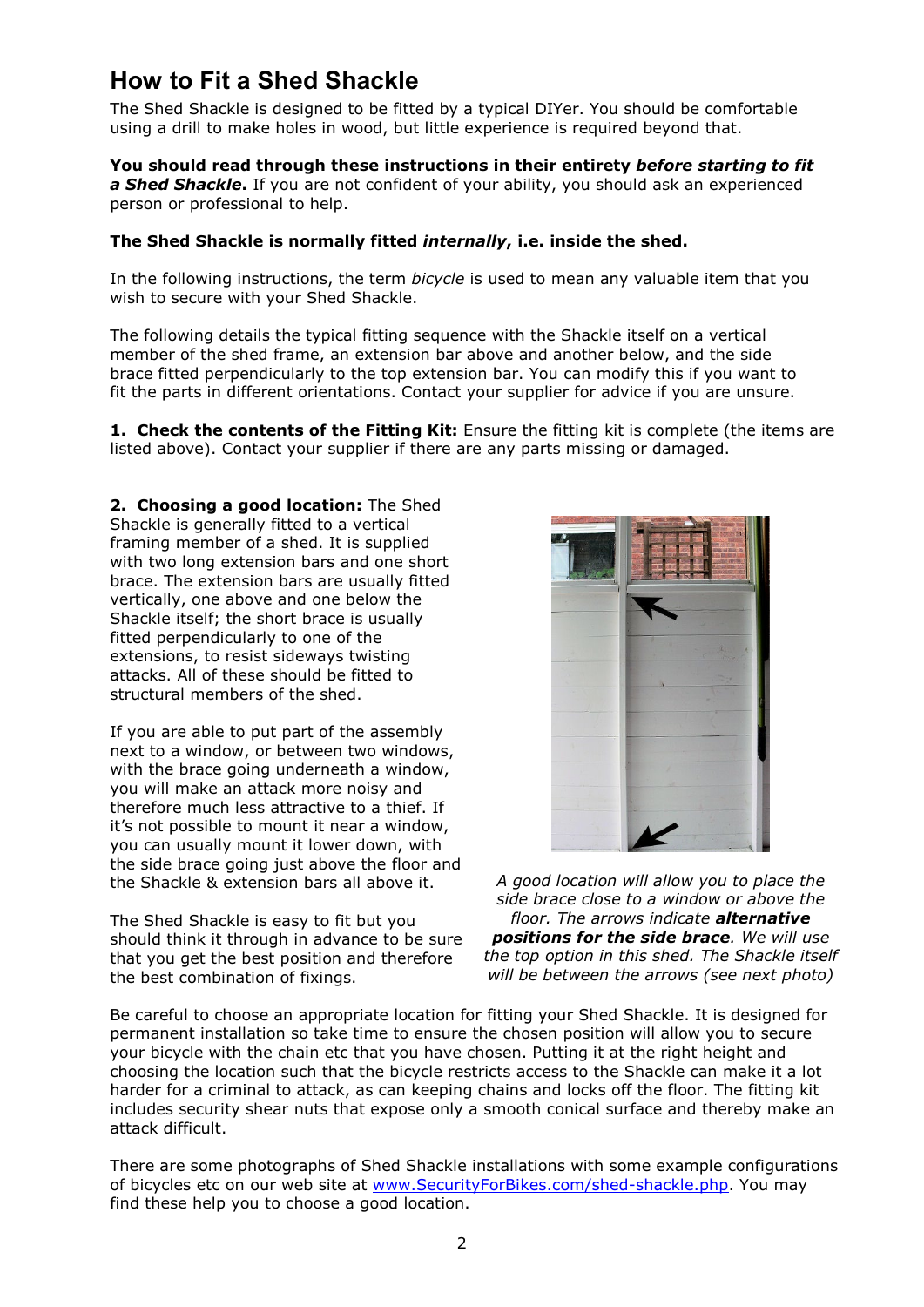We recommend that you hold the Shackle and an extension bar against the wall whilst checking the height and relative position of the bicycle frame. The Shackle must be within range of the chain, ideally when it is wrapped around more than one member of the frame and the wheels as well. Time spent now checking the intended location is much better than realising later that you can't get the bicycle within the range of your chain!

**Remember that the Shackle is only as good as the substrate it is fitted to.**



*Checking height of Shackle with bicycle top tube*

*The following instructions assume you are fitting the Shed Shackle in the typical arrangement, below a window. If you have no suitable window and are using an alternative configuration, please adjust the sequence accordingly or contact your supplier for advice.*

**Note: Do not expect to fit a bolt through every possible hole in the extension bars.**  Additional holes are provided to allow a variety of fixing arrangements, but you will typically end up with a total of 3 holes without bolts. All 4 holes in the Shackle itself should be used in all arrangements.

**3. Mark the first hole to drill:** The first hole should be at the intersection between the main vertical framing member chosen and a horizontal framing member. Ideally, the horizontal will be under a window, but it can alternatively be at the top or bottom of the shed wall. The short brace can be fitted to any of the holes in an extension bar *except* for the hole at the end that will link to the Shackle itself.

The first hole will typically be for an extension bar, with the Shackle itself ending up one or more holes below.

*Carefully* mark the first hole to drill using a pencil or felt pen, for example.

#### **Check carefully that the first hole is centred on the wooden member.**

**4.** Move all items out of the way and then, using eye protection and the supplied 8.0mm HSS drill bit, carefully **drill the first hole**. You may need to remove the drill occasionally to clear wood from the drill bit, especially if the wood is damp. Try to reduce the pressure on the drill when you are about to burst through the far side of the wood, to avoid splitting.

**Do not be surprised if the drill encounters a nail:** The drill bit supplied is suitable for drilling through nails that might be encountered. This is quite likely at the intersection between framing members of the shed. *Drilling the first hole*

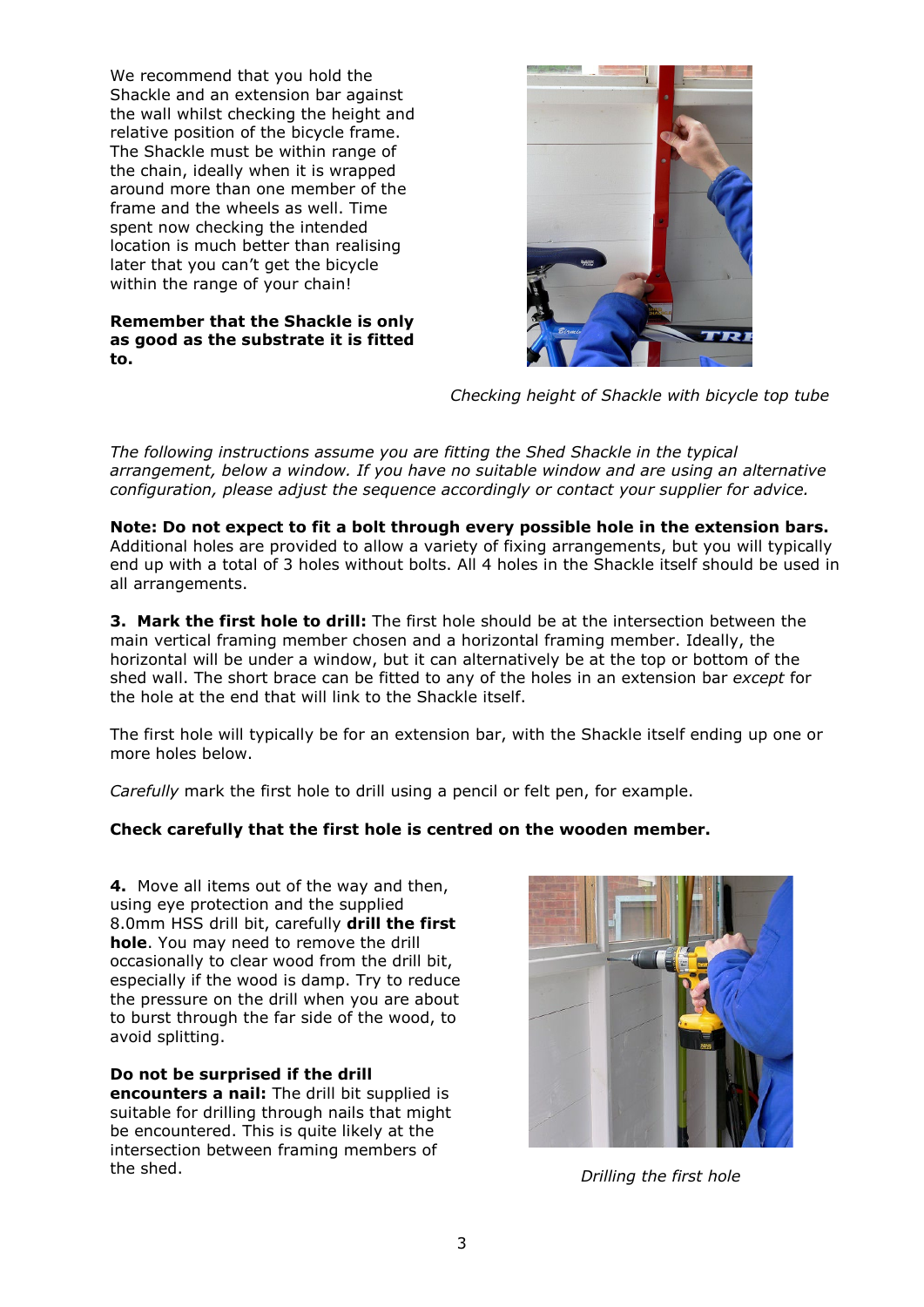The Shed Shackle will reinforce the wall of the shed so much that it is unlikely that any problems will result from drilling through any nails. Feel free to add more nails or screws to any joints if you are concerned.

**5. Push the first bolt through the wall of the shed:** Go outside the shed and push the first bolt through the wall. It is intended to be a close fit in the hole drilled – ensure the hole is clear of sawdust and tap the bolt with a hammer if necessary. Do not worry that the bolt head does not sit snug against the wall at this stage – the square section under the bolt head will sink into the wood when the nut is tightened later on.

**What if the bolt is too short?** If your timbers are unusually thick, you may find that you need to *counterbore* the hole from the outside of the shed, or to use longer bolts than are supplied in the kit. We can supply longer M8 coach bolts (as can most DIY stores) and you can use these instead, if required.



*Push a coach bolt through from outside the shed (Note that your bolts may have a coloured coating pre-applied)*

**6. Fit the extension bar over the first bolt:** Hold the extension bar over the bolt that is now protruding on the inside of the shed.

**Be sure to use the right hole in the bar!** If you are using the standard arrangement as photographed, this is the second hole in the bar, not the first.

**7. Drill the hole at the** *top* **of the extension bar:** Use the extension bar to mark the position of the next drill hole, then move items out of the way and drill the hole, checking again that it is centred on the wooden member.



*Marking the top extension hole Drilling the top extension hole*



**8. Push the second bolt through the wall of the shed and re-fit the extension bar.**  Alignment errors can be corrected by using the drill to draw the hole a little. This is done by putting sideways pressure on the drill when it is spinning in the hole already drilled. Be careful not to put a lot of pressure on the drill – moving it in and out and taking your time should allow you to elongate the hole in the desired direction without too much difficulty and without risk of breaking the drill bit.

The extension bar should be fitted with the cranked end at the bottom and standing away from the wooden member. The Shackle will fill the gap shortly.

**9. Drill the hole at the bottom of the extension bar:** Use the extension bar again but this time leave it in place as a guide to actually drill the hole, checking again that it is centred on the wooden member.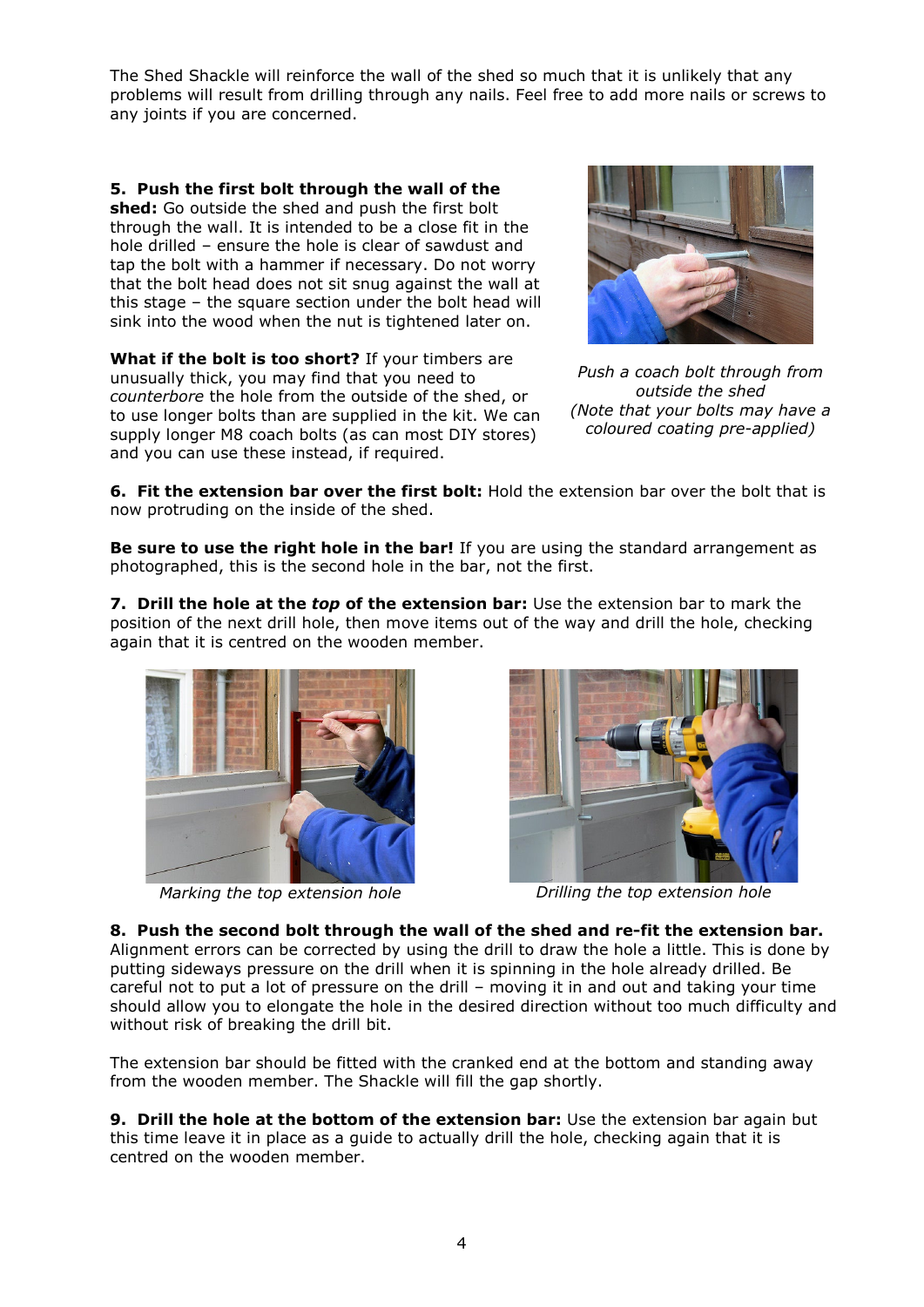**10. Push the third bolt through the wall of the shed, through the top hole of the Shackle, and through the extension bar.** The bolt at the bottom of this extension bar goes through the top hole of the Shackle itself. The Shackle goes behind the extension bar, with the cranked bend allowing the rest of the extension bar to sit flat against the woodwork.

There is still no need to fit any nuts – they will all be fitted later.

The photo shows the extension and Shackle loosely in place

**11. Drill the hole at the bottom of the Shackle:** Use the Shackle to mark the position of the drill hole at its bottom end, then move it out of the way and drill the hole, checking again that it is centred on the wooden member.

**12. Push the next bolt through the wall of the shed and through the** *bottom* **hole of the Shackle.** This bolt locates the Shackle and its other bolt holes

can be drilled similarly, using the Shackle as a guide. All four holes through the Shackle are used to give maximum strength to the centre section.

**13. Push the other bolts through the shed wall and through the remaining holes in the Shackle.** You should now have three bolts supporting the top extension bar, with the lowest also supporting the Shackle, and three more bolts through the Shackle. The Shackle is fixed through all four bolt holes whereas the extension bars typically use 2 bolts (and maybe a third for the side brace such as in the configuration shown here).

No nuts should be fitted yet – be patient  $\odot$  The bolts should protrude far enough to provide sufficient support without needing nuts yet.

**14. Fit the lower extension bar:** Use the lower extension bar as a guide to mark its lowest hole; drill the hole; fit a bolt through the shed wall and through the extension bar. The lower extension bar has the cranked end upwards, so that end sits above the Shackle with the rest of the extension bar sitting against the woodwork.

All bolts should now be in place, loosely, on the main vertical member. There is one more hole to drill, for the last bolt that fixes the side brace.







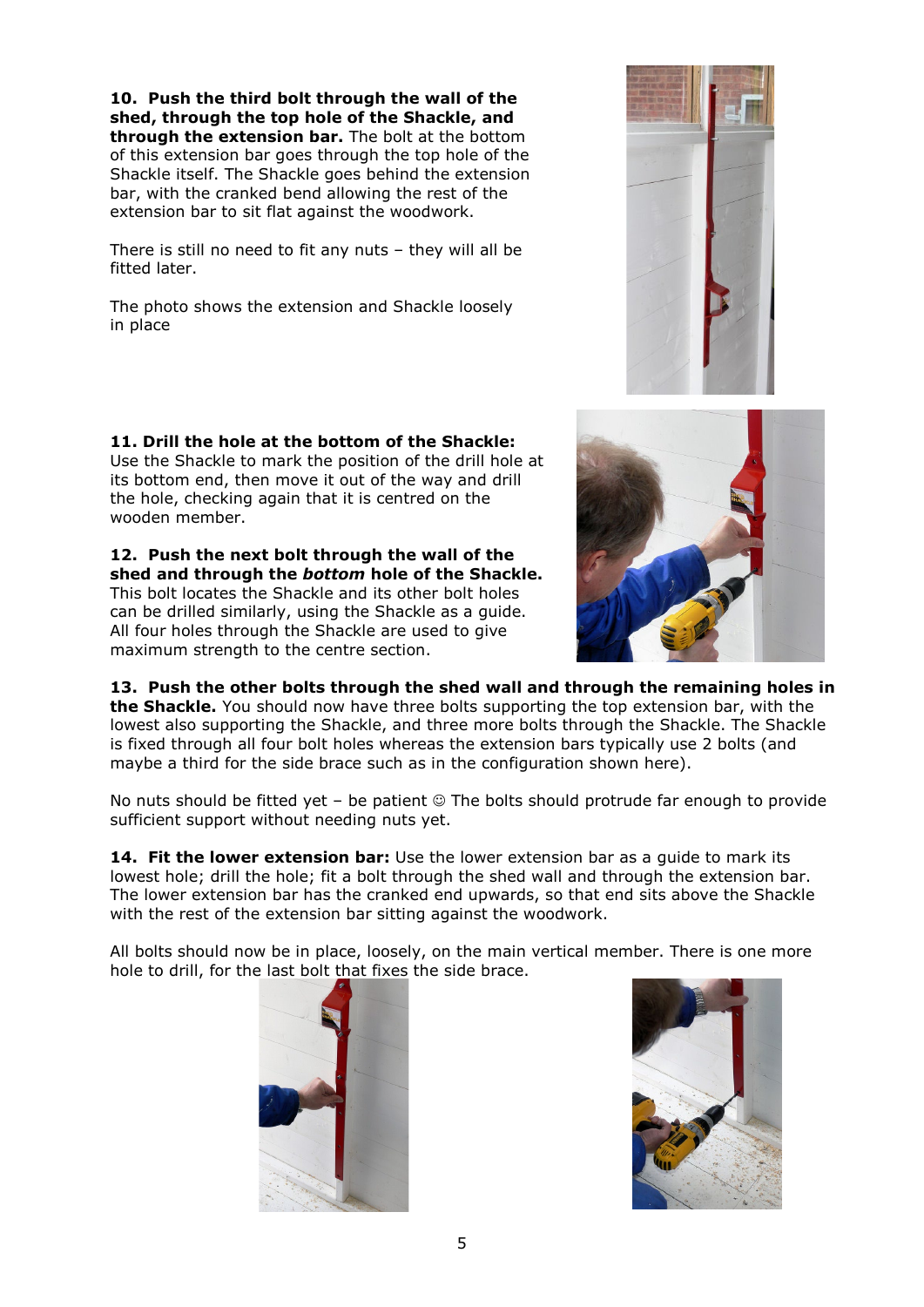**15. Fit the side brace:** The last bolt will be fitted on the side brace, usually perpendicularly from the top extension bar. Another option would be with it fitted horizontally just above the floor, bolted to the bottom of the lower extension bar.

You can use the brace as a guide when drilling the hole. Then fit the last bolt through the wall of the shed and through the side brace.

All holes have now been drilled and the Shackle and its extension bars and side brace should all now be in position, albeit loosely.

#### **16. Optional: Apply Threadlocking Compound to the Bolts:**

This is not essential as the shear nuts provide a good anti-tamper fixing on their own, and there are 8 of them! If you wish to make them harder to remove, you can apply a little threadlock to each bolt. **Note that the threadlock should be applied and all of the nuts tightened within a few minutes. This is easy, but don't have a cup of tea part way through this part of the process!**

With the Shackle and associated bars pushed against the woodwork, apply threadlock to each of the bolts. The bolt heads will pull into the woodwork when the nuts are tightened so threadlock should be applied close to the Shackle metalwork. The equivalent of 1-2 drips is plenty for each bolt.

**Caution:** Threadlock compounds may produce an allergic reaction and can be harmful by inhalation. After contact with skin, wash immediately with plenty of soap and water. In case of contact with eyes, rinse immediately with plenty of water and seek medical advice, showing the threadlock tube.



Fit a washer and then add a shear nut, loosely, on each bolt. The shear nut is fitted with the hexagonal head pointing outwards. Spin the nut onto the bolt thread in each case.







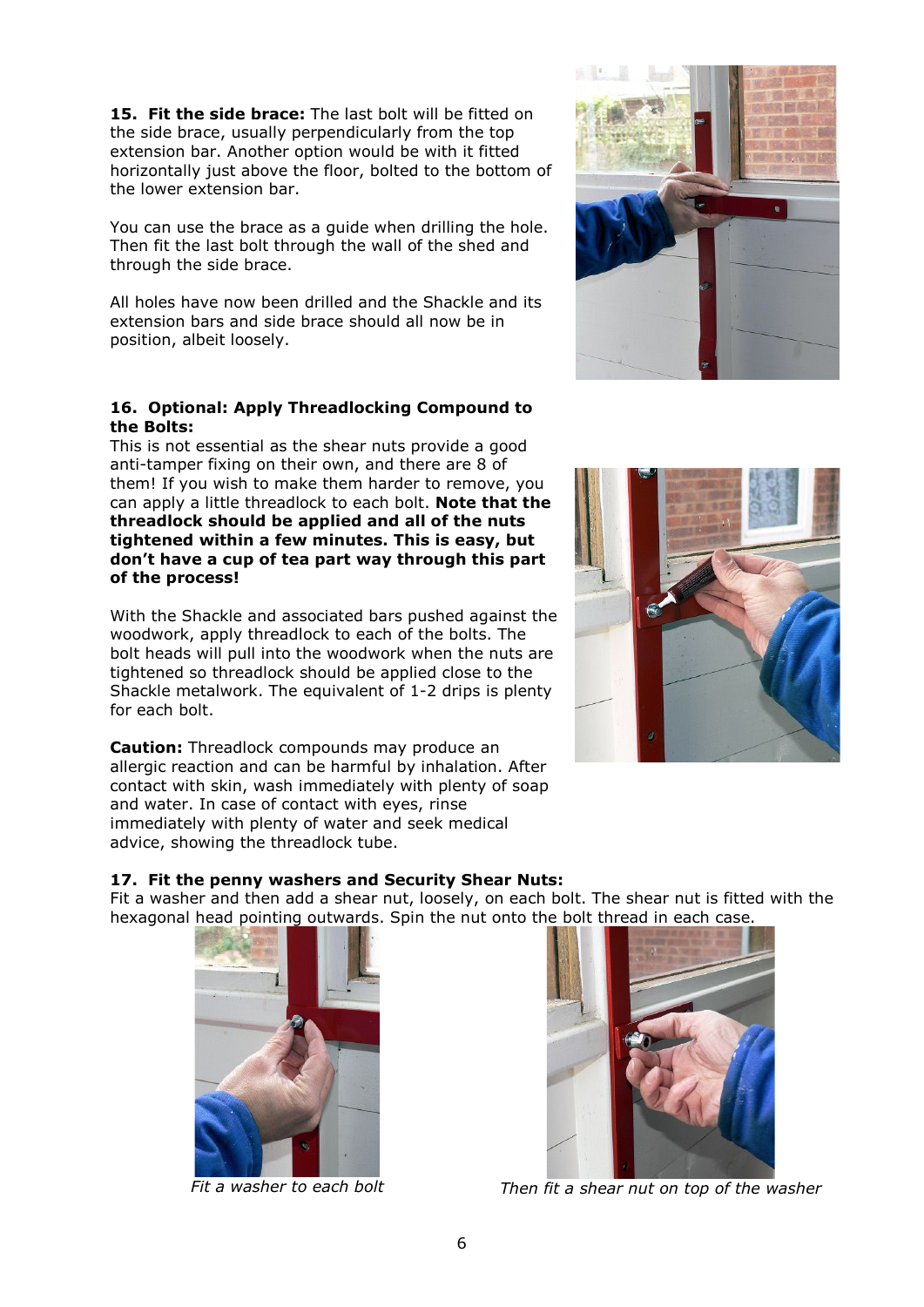**18. Tighten all of the nuts:** Using a 16mm AF spanner/socket or adjustable wrench, tighten each of the nuts until the hexagonal head shears off, leaving just the conical antitamper surface.

If the bolt spins, you can use a hammer to tap the bolt head into the woodwork. The square section under the bolt head locates in the wood as the nut is tightened. A gentle tap with a hammer is usually sufficient to stop the bolt from spinning while the nut is tightened.

**Caution:** Be careful that you do not slip or graze your knuckles when the nut head shears off. Reposition the spanner or wrench regularly so that the head shearing off will result in your hand moving *away* from the other bolts etc.

You may find that the wood is somewhat crushed under the head of each bolt. Do not be too concerned by this as it is all becoming steel-reinforced. You should continue to tighten each nut until the head shears off. However, be wary if the bolt is near a window as you don't want to break the glass! If you find the wood is really too weak and just continues to crush, you can weaken the shear nut by tapping the side of its hexagonal head with a hammer (or nicking under the head with a hacksaw) and then trying again with the spanner. This will usually allow the nut to shear, but if it continues to crush the wood, simply weaken it further with a hacksaw until it can be sheared satisfactorily. *Tightening shear nuts with a ring* 



*spanner…*

**19. Fit the protective caps over the ends of the bolts:** Plastic push-on caps are provided to protect from accidental contact with the exposed bolt ends. One of these caps should be pushed onto the end of each bolt. It is not normally necessary but you may wish to use a hacksaw in advance to trim excess length from the exposed bolt ends if they pose a risk or inconvenience. If you want to make it even more awkward for a thief to undo the nuts, feel free to glue the caps on with a general purpose adhesive!

**20. The installation is complete once the threadlock has hardened (where applicable).** Threadlock continues to harden for 24 hours. The Shackle can be used immediately. Well done